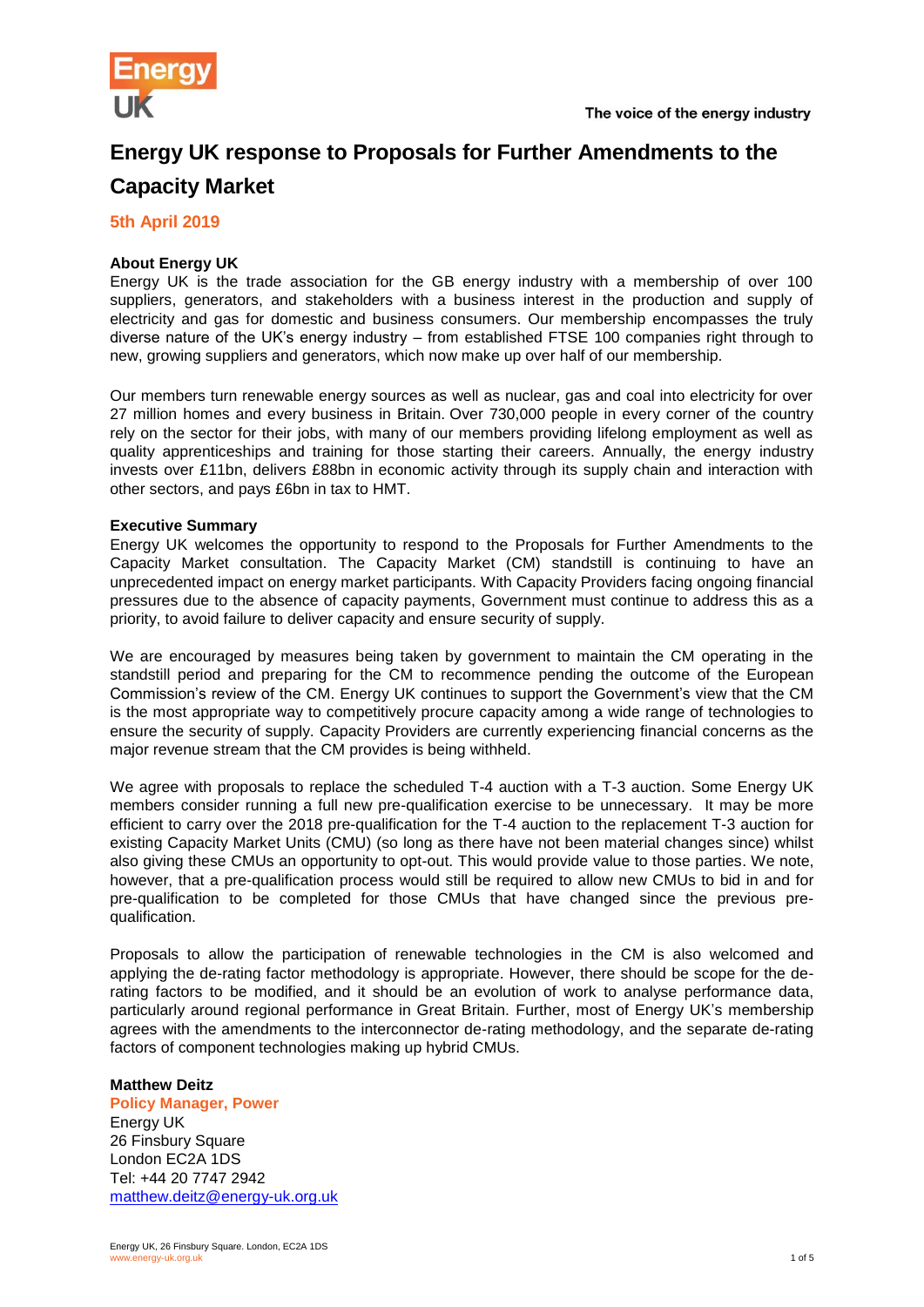### **Question 1 Do you agree with the proposal to run a T-3 auction for delivery year 2022/23?**

Energy UK agrees with the proposals to run a T-3 auction for delivery year 2022/23. Government should be aware, however, that the shorter timescale between the auction and the delivery year restrict the ability for new-build CMUs (such as new-build gas turbines) to compete for contracts in the replacement T-3 auction.

### **Question 2 Do you agree that the amendments to the usual T-4 auction design/process proposed above are appropriate for this T-3 auction?**

We agree, that a pre-qualification for the replacement T-3 auction is a vital process in order to enable the newly-proposed technologies (wind and solar) to actively participate in this auction, and also for those CMUs that have experienced material changes.

We see an opportunity for existing CMUs, however, that have already successfully pre-qualified for the postponed T-4 auction in summer 2018. We consider it more appropriate to allow these parties to carry over the summer 2018 pre-qualification outcome to the replacement T-3 auction. Prequalification is a high risk, resource intensive process, which has in the past resulted in CMUs failing due to minor administrative errors. For some parties, the pre-qualification process can also prove to be financially intensive, particularly if the final decision is negative, resulting in high appeal costs. Although there is evidence to show that in the past it has been possible for Capacity Providers to manage multiple pre-qualifications in the same window (for example the T-4 for 2020/21, T-1 supplementary auction for 2017/18 delivery and the T-1 transitional arrangements auction for 2017/18 delivery), this could be an appropriate measure to reducing barriers to participation of this auction, as this was deemed as unfavourable by many participants.

Another pre-qualification could cause issues for Demand-Side Response (DSR) providers. If existing pre-qualified CMUs were to be carried over for the proposed T-3 auction (so long as no material changes are declared), this could avoid any unnecessary disincentive to DSR providers customers, from having to engage in a further, onerous pre-qualification process, and therefore difficulty for DSR providers to secure commercial agreements with customers (to reduce energy demand). Some DSR members of Energy UK have also highlighted that customers to DSR may be easier to obtain in the scenario of an 8-week pre-qualification period.

We would urge BEIS to confirm that following the pre-qualification session the order of the auctions will be first T-1 for 2020/21, then T-3 for 2022/23 and finally T-4 for 2023/24. We recognise that, in principle, the T-3 should (in its original T-4 auction form) already have occurred. However, since it has not occurred, it makes decision-making for participants clearer and easier if the T-1 auction for 2020/21 is held first. There will be a reduced requirement for participants to price risk into their bids if auctions for early delivery years occur before those for later delivery years.

With regards to the Capacity Target, Energy UK believes that it would be more efficient and cost effective for an appropriate break between the T-3 auction and T-4 auction to allow time for an accurate Target Capacity to be published for industry. Participants will need time, however, to take into account the outcome of the T-3 auction and to any parameter changes. We would urge government and the Delivery Body to minimise the extent of parameter changes to ensure that the T-3 and T-4 auctions proceed efficiently. If there are significant parameter changes, the period must be sufficient for participants to adjust for the subsequent T-4 auction. This interval must not be longer than absolutely required, and any extensive delay may start to compromise the ability of some capacity providers to meet the T-4 Substantial Commitment Milestone (SCM). This would be on top of difficulties for new build CMUs in being able to meet the SCM for the T-3 auction.

Energy UK also notes that some members would see value in re-adjusting the amount of capacity available from the proposed T-3, and increasing the amount of capacity available in the supplementary T-1 for the delivery period, to allow Capacity Providers to bid in at a time when there is more certainty in the CM. However, it is worth considering that this would not be appropriate for participants that would see it favourable to bid into the T-3 over the T-1, and could disincentivise new build CMUs.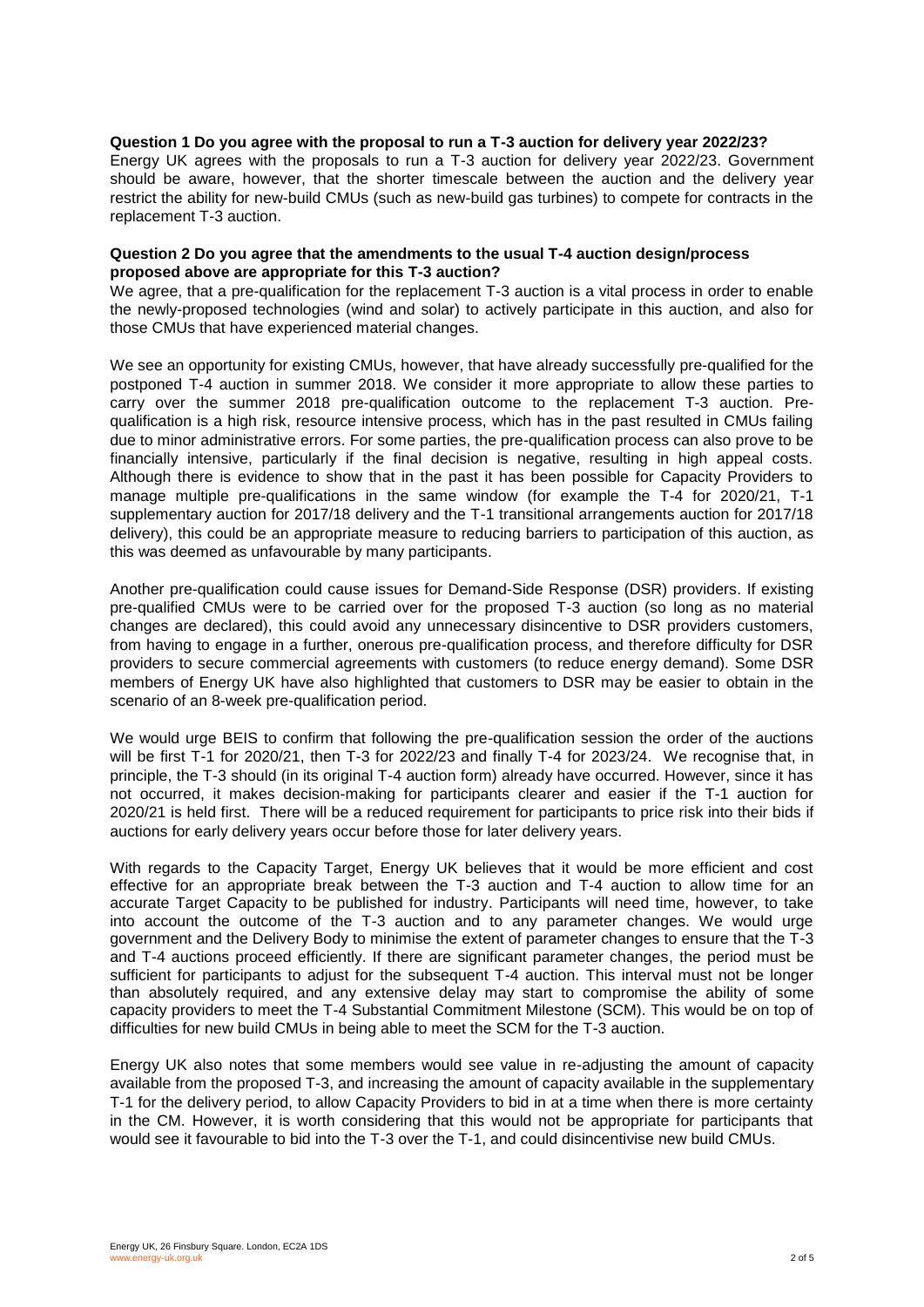## **Question 3 Are there any further issues that the Government should consider in implementing the T-3 auction?**

Energy UK supports the Long Stop Date for T-3 capacity agreements remaining the same.

Pre-qualification for the T-1, T-3 and T-4 auctions should not start until after the T-1 2019/20 capacity auction has been completed and the results confirmed. We would encourage the Delivery Partners to publish an indicative timeline for pre-qualification for the for the T-1, T-3 and T-4 capacity auctions alongside the T-1 2019/20 capacity auction timeline as soon as possible would enable capacity providers to manage resources more effectively to meet the additional requirements over summer 2019.

The auction timetable for the T-1, T-3 and T-4 auctions should be fixed once the legal framework to proceed with the replacement T-3 auction is in place. To allow prospective CMU credit cover to be posted and to provide clarity on other pre-auction delivery milestones to be facilitated and the resultant timescales to complete internal approvals, we propose that there should be a set minimum period of eight weeks before the start of the T-3 auction. It may also be prudent to use this legislative opportunity to put in place contingency measures in the event of a delay to state aid approval, such as making agreements conditional on state aid approval.

There remain considerable issues with the functionality of the Delivery Body's portal both for prequalification and for other activities. BEIS should reflect on how much easier it would be for participants to deal with the workload issues referred to in the consultation if the portal was more appropriately designed. Unfortunately, timescales are now such that no major improvements are likely to be implementable by the Delivery Body in time for summer 2019.

Nevertheless, we encourage BEIS to take the opportunity to engage with the Delivery Body and industry to determine whether or not we should now look to replace the current portal with a new design for the CM for 2020 and onwards.

### **Question 4**

## **4a. Do you agree with the addition of generating technology classes for these renewable technologies to Schedule 3 of the CM rules?**

Energy UK agrees with the provisions to make renewable technologies able to compete for capacity agreements subject to the condition that a project is not receiving any other form of support for their output.

An issue that should be addressed in Ofgem's upcoming Five-Year Review is of the current process of ex-ante secondary trading needing to be declared 5 days prior to the delivery period. The intermittent nature of renewables and its reliance on weather conditions, of which forecasts become more reliable closer to the point of delivery, means that enabling secondary trading to take place closer to real time is necessary. Changing secondary trading rules will be key to enable participation of these technologies, and should be taken into consideration in these proposals.

### **4b. Are you in agreement that the Equivalent Firm Capacity methodology should be applicable to wind and solar technologies, if and when it is deemed appropriate by the Delivery Body? If not why not and what alternatives would you propose, if any?**

We are in agreement that the EFC methodology should be applicable to wind and solar technologies. It should be recognised that further refinement of modelling assumptions is likely to become necessary as more data becomes available. We believe there should be a robust process for developing and refining the modelling approach with industry input and consultation.

As more data is gathered through renewables' participation in the CM, data should be used to inform de-rating factors on a regional basis in Great Britain, based on historical performance. This avoids comparing a high output CMU with optimal generating conditions, to a low-output CMU with poor generating conditions related to location.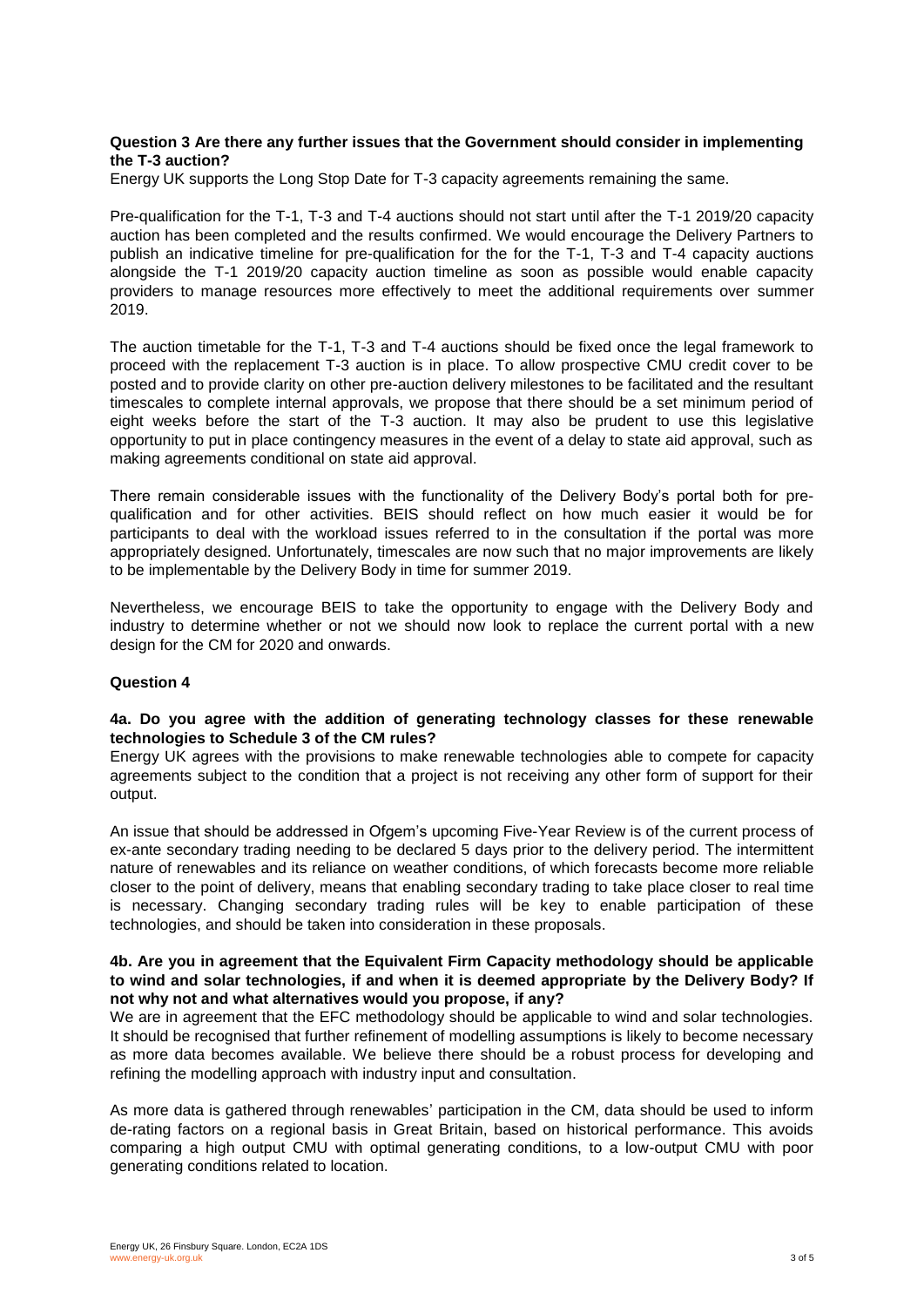We note that the consultation confirms there will be a need to devise a de-rating methodology for existing renewables assets whose current Renewables Obligation (RO) subsidy has expired. Energy UK recognises that other potential capacity providers previously supported under other expired subsidy systems such as Feed-In Tariffs and Contracts for Difference could meet the requirements of the CM, therefore BEIS should consider recognising this to ensure a consistent policy approach.

We note also the suggestion in question 5a, that interconnectors would continue to be de-rated on an average basis (for both new and existing interconnectors) which appears to be inconsistent with the proposed treatment of renewables.

## **4c. Are you aware of any additional Low-Carbon Supports or funding programs that need to be accounted for or monitored to ensure that wind and solar technologies participating in the CM are not receiving State aid from other sources?**

We are not aware of any other renewable support schemes that would need to be accounted for or monitored.

## **4d. Do you agree that the existing approach of separately de-rating the component technologies included in a hybrid CMU containing renewable technologies is appropriate to use until reliable data on their observed performance is available? If not, what alternative methodology would you propose?**

Energy UK agrees that the existing approach of de-rating technologies in hybrid CMUs including renewable technologies is correct. We believe that, at present, this methodology is most appropriate, however, as more reliable data on their observed performance becomes available in future, it should be made possible to amend this approach.

Some members of Energy UK are encouraging of individual CMUs being charged with setting their own de-rating factors, if agreed by National Grid Delivery Body. This would allow them to use their own commercial knowledge to manage their own risk against their delivery, to better meet the needs of demand. Although outside of the scope of the proposals in this consultation, this would be a consideration for the CM Five-Year Review, and Energy UK would welcome confirmation from BEIS that the CM Five-Year Review is still to go ahead as planned.

#### **4e. Do you have any evidence of the impact the addition of technologies noted in 4a will have on your business, or are you aware of any impacts we have not considered above?** No comment.

### **Question 5**

### **5a. Do you agree that the historical 'floor' should be removed from the legal interconnector derating methodology? What are your views on how historical data should be used in future to inform the setting of interconnector de-ratings?**

Energy UK's generating members (including DSR) agree that the historical 'floor' should be removed from the interconnector de-rating methodology. They are concerned that the floor may distort interconnector de-rating factors and therefore believe it should be removed. Energy UK generating members are of the understanding that the floor has, historically, artificially increased the de-rating factors applied to interconnectors. However, we are aware that National Grid Ventures has a view to the contrary. Submissions of specific representation to this point from all members will be submitted in individual responses.

Energy UK generating members believe that historical data on prices and flows between interconnected markets should not be used to support the validation of modelling of future price differentials. Price differentials will increasingly depend on the correlation of weather (temperature, solar irradiation and wind speed) between interconnected markets. National Grid Ventures holds a differing opinion to that of Energy UK generating (including DSR) members, and would argue that this is not the case.